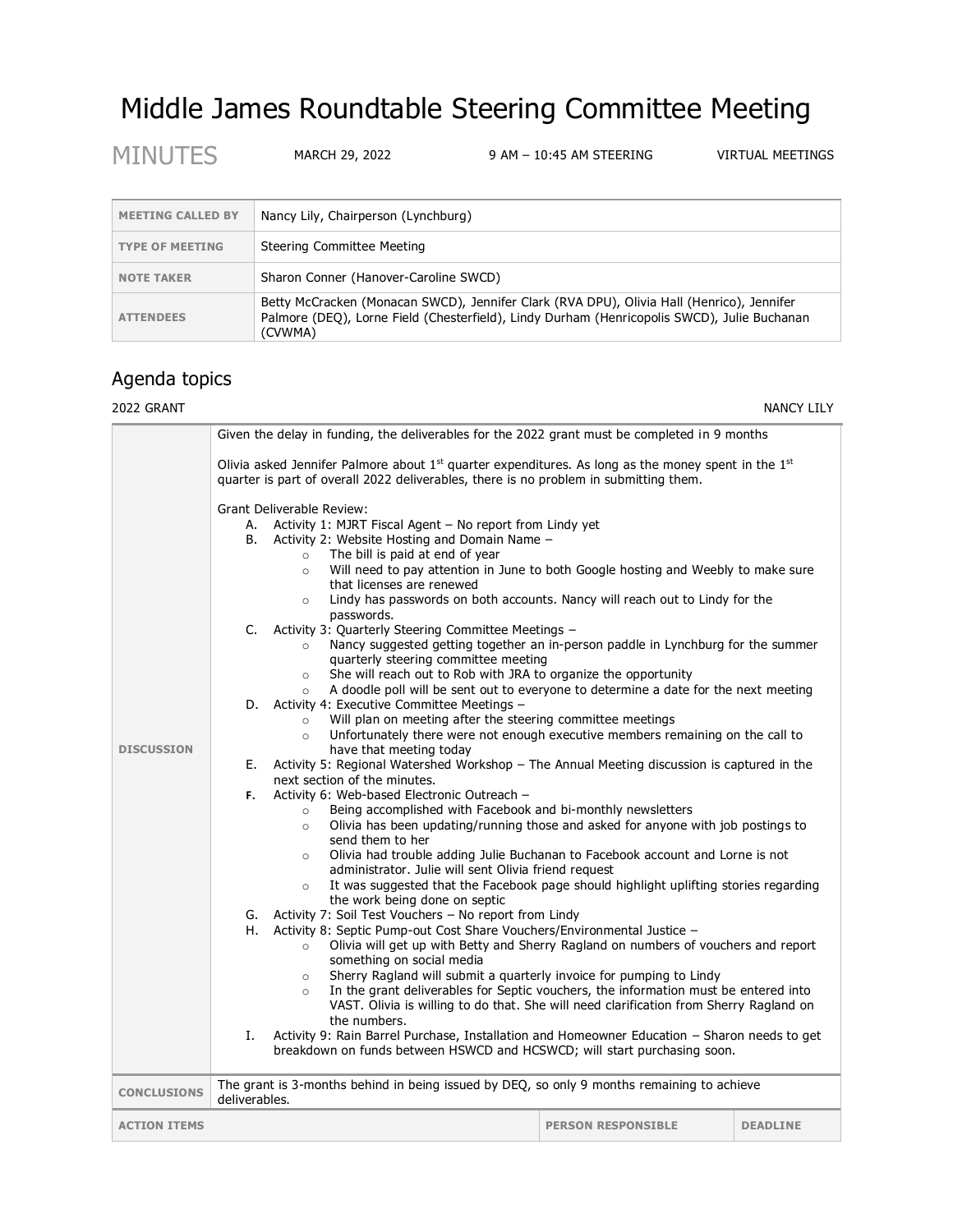| Passwords shared by Henricopolis SWCD for Google hosting and<br>Weebly | Nancy Lily  |
|------------------------------------------------------------------------|-------------|
| Organization of paddle on James for next steering committee            | Nancy Lily  |
| Doodle poll for next meeting                                           | Nancy Lily  |
| Assistance with Facebook access for Julie Buchanan                     | Olivia Hall |
| Septic numbers entered into VAST                                       | Olivia Hall |
| Send job postings/stories for Newsletter/Facebook to Olivia Hall       | Everyone    |

#### ANNUAL MEETING 2022 NANCY LILY

| <b>DISCUSSION</b>  | Time of year $-$ the meeting will be held in October<br>А.<br><b>B.</b><br>Meeting Venue -<br>The meeting will be hybrid<br>$\circ$<br>After group discussion, the meeting location will be Lynchburg<br>$\circ$<br>Nancy volunteered to investigate meeting venues and technical capacity of venues in<br>$\circ$<br>the Lynchburg area<br>Environmental Justice Theme -<br>C.<br>Jennifer Palmore reminded the group that the grant deliverables required an EJ theme<br>or focus<br>Sharon reviewed list of speakers from the previous brainstorming session<br>$\circ$<br>Topics/Speakers for Meeting -<br>D.<br>The main theme for annual meeting will be "Environmental Justice Funding<br>$\circ$<br>Opportunities in the James Watershed"<br>The main sub-themes will be septic, urban heat islands/tree canopy, riparian buffers,<br>$\circ$<br>livestock exclusions, and possibly combined sanitary sewer systems.<br>The group proposed highlighting the differences between "urban and rural" grant<br>$\circ$<br>programs that curb TMDL bacteria loads and the different solutions available.<br>Another broad topic that could be integrated into the agenda is "point source vs. non-<br>$\circ$<br>point source" with a multi-level agenda starting from the small homeowner with failing<br>infrastructure to the larger city-level infrastructure.<br>The group suggested a look at septic issues through the lens of environmental justice<br>$\circ$<br>possibly with a panel discussion.<br>Sharon suggested an additional EJ focus on livestock exclusion programs/Ag funding<br>$\circ$<br>opportunities for underserved farmers. She will contact VSU for a potential speaker.<br>Nicole Sandburg, VDH, was suggested as a speaker for septic grant monies and how<br>$\circ$<br>they are distributed to low income families. Olivia will reach out to VDH for a speaker.<br>Charles City County CBPA septic program could be highlighted. Potential speakers<br>$\circ$<br>include James Moneymaker, Heather Mackey or Susan hale at DEQ. Jennifer Palmore<br>will determine the appropriate speaker contact at DEQ.<br>Sherry Ragland with Peter Francisco SWCD could speak about their septic grant. Olivia<br>$\circ$<br>will contact Sherry about speaking.<br>Olivia commented that there are still lots of older subdivisions in urban settings with<br>$\circ$<br>septic issues and a need for funding opportunities. They may have failing septic<br>systems or they may opt to connect to sanitary sewer.<br>Jennifer Clarke has worked with projects regarding tree canopy and green<br>$\circ$<br>infrastructure (green alleyways) in Richmond. This could be a potential meeting topic.<br>City of Lynchburg could showcase different levels of conservation including septic, dog<br>$\circ$<br>waste, combined sanitary sewer, and forestry/buffer work<br>Nancy suggested a field trip after the meeting such as rafting to highlight the story of<br>$\circ$<br>river cleanup.<br>Jennifer Clark wanted to make sure that the meeting focus did not gravitate to just<br>$\circ$<br>MS4 combined sewer systems. She suggested that the meeting focus on other topics<br>and if "filler" is needed, Richmond and Lynchburg could be added.<br>Nancy discussed the resilience group's work in Lynchburg that is directed at urban<br>$\circ$<br>heat islands and tree canopy/riparian buffers. She will try to secure a<br>teachers/professors to speak on this topic.<br>The main theme will be Environmental Justice as it relates to conservation funding opportunities in the |
|--------------------|---------------------------------------------------------------------------------------------------------------------------------------------------------------------------------------------------------------------------------------------------------------------------------------------------------------------------------------------------------------------------------------------------------------------------------------------------------------------------------------------------------------------------------------------------------------------------------------------------------------------------------------------------------------------------------------------------------------------------------------------------------------------------------------------------------------------------------------------------------------------------------------------------------------------------------------------------------------------------------------------------------------------------------------------------------------------------------------------------------------------------------------------------------------------------------------------------------------------------------------------------------------------------------------------------------------------------------------------------------------------------------------------------------------------------------------------------------------------------------------------------------------------------------------------------------------------------------------------------------------------------------------------------------------------------------------------------------------------------------------------------------------------------------------------------------------------------------------------------------------------------------------------------------------------------------------------------------------------------------------------------------------------------------------------------------------------------------------------------------------------------------------------------------------------------------------------------------------------------------------------------------------------------------------------------------------------------------------------------------------------------------------------------------------------------------------------------------------------------------------------------------------------------------------------------------------------------------------------------------------------------------------------------------------------------------------------------------------------------------------------------------------------------------------------------------------------------------------------------------------------------------------------------------------------------------------------------------------------------------------------------------------------------------------------------------------------------------------------------------------------------------------------------------------------------------------------------------------------------------------------------------------------------------------------------------------------------------------------------------------------------------------------------------------------------------------------------------------------------------------------------------------------------------------------------------------------------------------------------------------------------|
| <b>CONCLUSIONS</b> | James.                                                                                                                                                                                                                                                                                                                                                                                                                                                                                                                                                                                                                                                                                                                                                                                                                                                                                                                                                                                                                                                                                                                                                                                                                                                                                                                                                                                                                                                                                                                                                                                                                                                                                                                                                                                                                                                                                                                                                                                                                                                                                                                                                                                                                                                                                                                                                                                                                                                                                                                                                                                                                                                                                                                                                                                                                                                                                                                                                                                                                                                                                                                                                                                                                                                                                                                                                                                                                                                                                                                                                                                                                    |